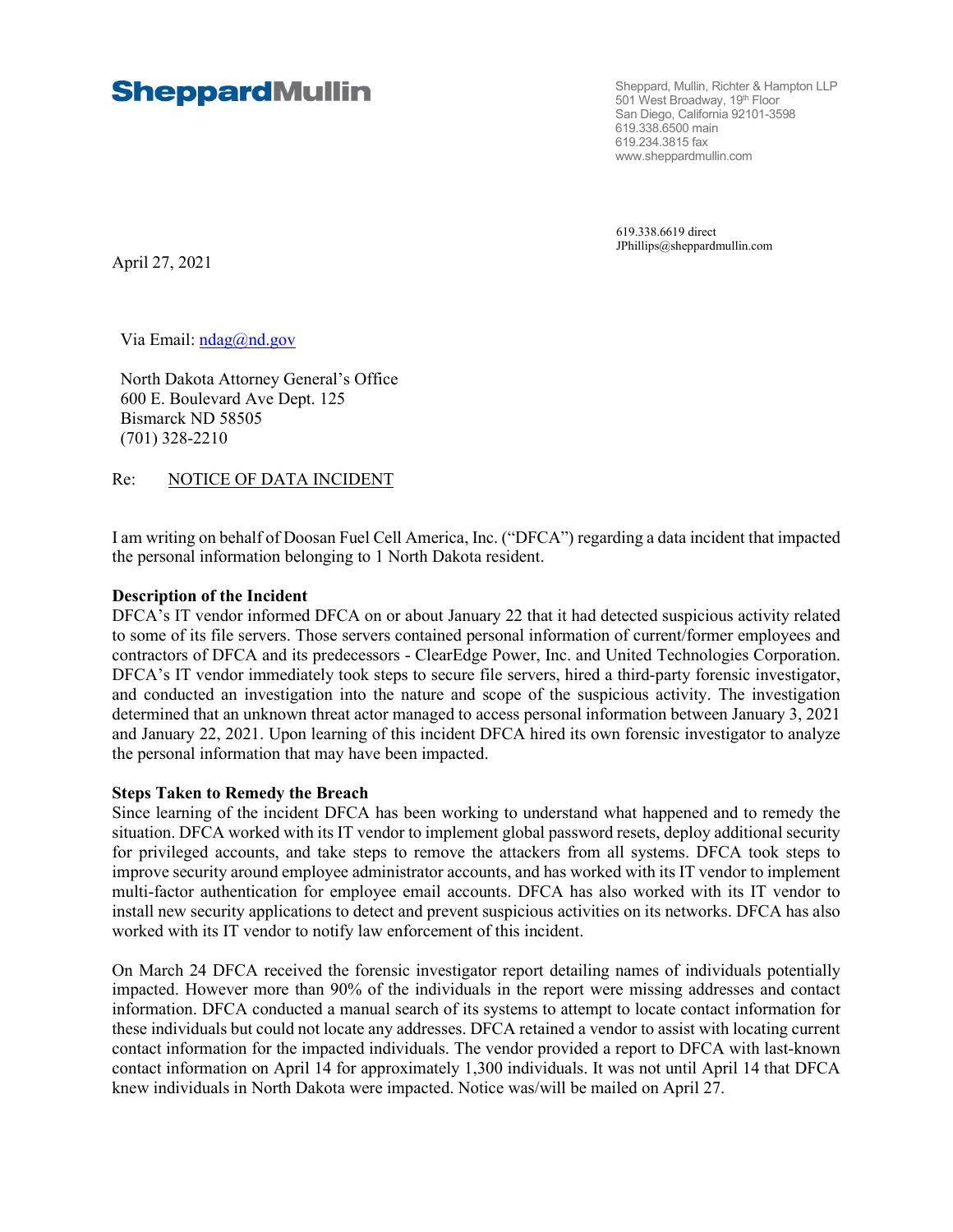April 27, 2021 Page 2

Please find a sample of the notice sent to the North Dakota resident below. If you have any questions about this notice or this incident, you can contact me directly at 619-338-6619 or JPhillips@sheppardmullin.com.

Very Respectfully,

Justine M. Phillips for SHEPPARD, MULLIN, RICHTER & HAMPTON LLP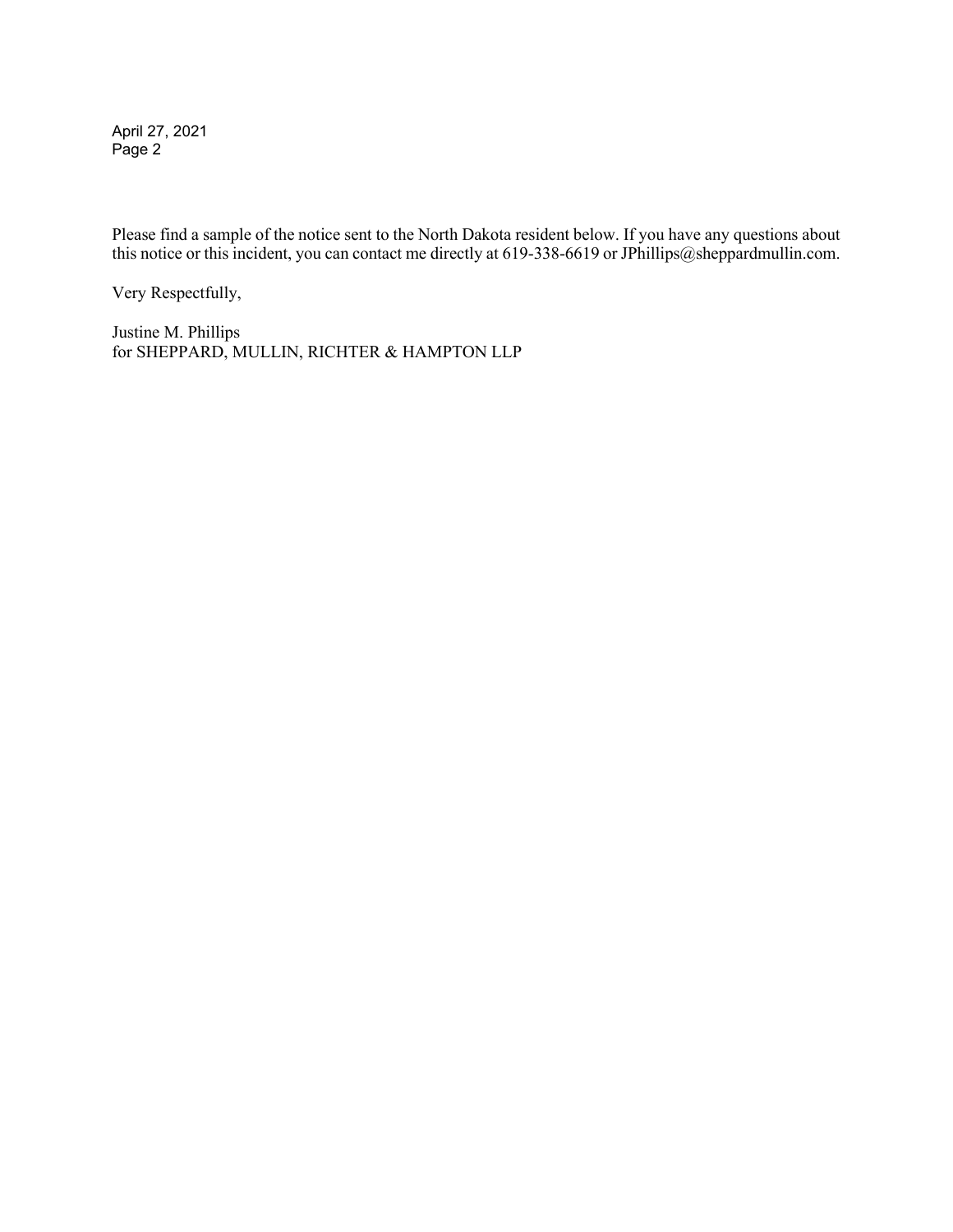

<<Date>> (Format: Month Day, Year)

<<first\_name>> <<middle\_name>> <<last\_name>> <<suffix>> <<address\_1>> <<address\_2>> <<city>>, <<state\_province>> <<postal\_code>> <<country >>

#### Re: Notice of Data Breach

Dear << first\_name>> <<middle\_name>> << last\_name>> << suffix>>,

Doosan Fuel Cell America, Inc. ("DFCA") was informed by its IT vendor about a cybersecurity event that resulted in unauthorized access to some of its systems. DFCA is the successor to ClearEdge Power, Inc. ("ClearEdge Power") and the fuel cell business of United Technologies Corporation, ("UTC Power"). These systems may have included files that contained the personal information of some of DFCA's current and former employees, contractors, and ClearEdge Power and UTC Power employee data (collectively, "Personal Information"). Although we have no evidence of actual or attempted misuse of your information, this letter provides details of the incident, our investigation, and steps you can take in response.

**What Happened?** Our IT vendor informed DFCA that it detected suspicious activity related to some of its file servers. Our IT vendor immediately took steps to secure file servers, hired a third-party forensic investigator, and conducted an investigation into the nature and scope of the suspicious activity. The investigation determined that an unknown actor managed to access Personal Information between January 3, 2021 and January 22, 2021. Upon learning of this incident DFCA hired its own forensic investigator to analyze the Personal Information.

**What Information Was Involved?** The Personal Information may have included information you provided to DFCA, ClearEdge Power, or UTC Power when you were hired, such as <<br >bobbletext\_1(DataElements)>>. Therefore, in an abundance of caution we are notifying you of this incident to help you take steps to protect against the possibility of identity theft and fraud. To date, DFCA has not received any reports of actual or attempted misuse of your information.

**What We Are Doing.** The confidentiality, privacy, and security of information is one of our highest priorities and we take this incident very seriously. Since learning of the incident we have been working to understand what happened and to remedy the situation. Our IT vendor implemented global password resets, deployed additional security for privileged accounts, and took steps to remove the attackers from all systems. DFCA took steps to improve security around employee administrator accounts, and worked with our IT vendor to implement multi-factor authentication for employee email accounts, and install new security applications to detect and prevent suspicious activities on its networks. We have also worked with our IT vendor to notify law enforcement.

As part of our ongoing commitment to privacy and security, we are working to review our existing policies and procedures, to implement additional safeguards, and to provide additional training to our employees on data privacy and security. We are also notifying state regulators as required.

As an added precaution, we are offering you complimentary access to two years of credit and identity monitoring, fraud consultation, and identity theft restoration services through our service provider Kroll. We encourage you to activate these services, as we are not able to act on your behalf to activate you. Please review the instructions contained in the attached *Steps You Can Take to Help Protect Your Information* for additional information on these services.

**What You Can Do.** We strongly encourage you review the enclosed *Steps You Can Take to Help Protect Your Information*, which contains information on what you can do to better protect against the possibility of identity theft and fraud, should you feel it is appropriate. You may also activate the free identity monitoring services we are offering.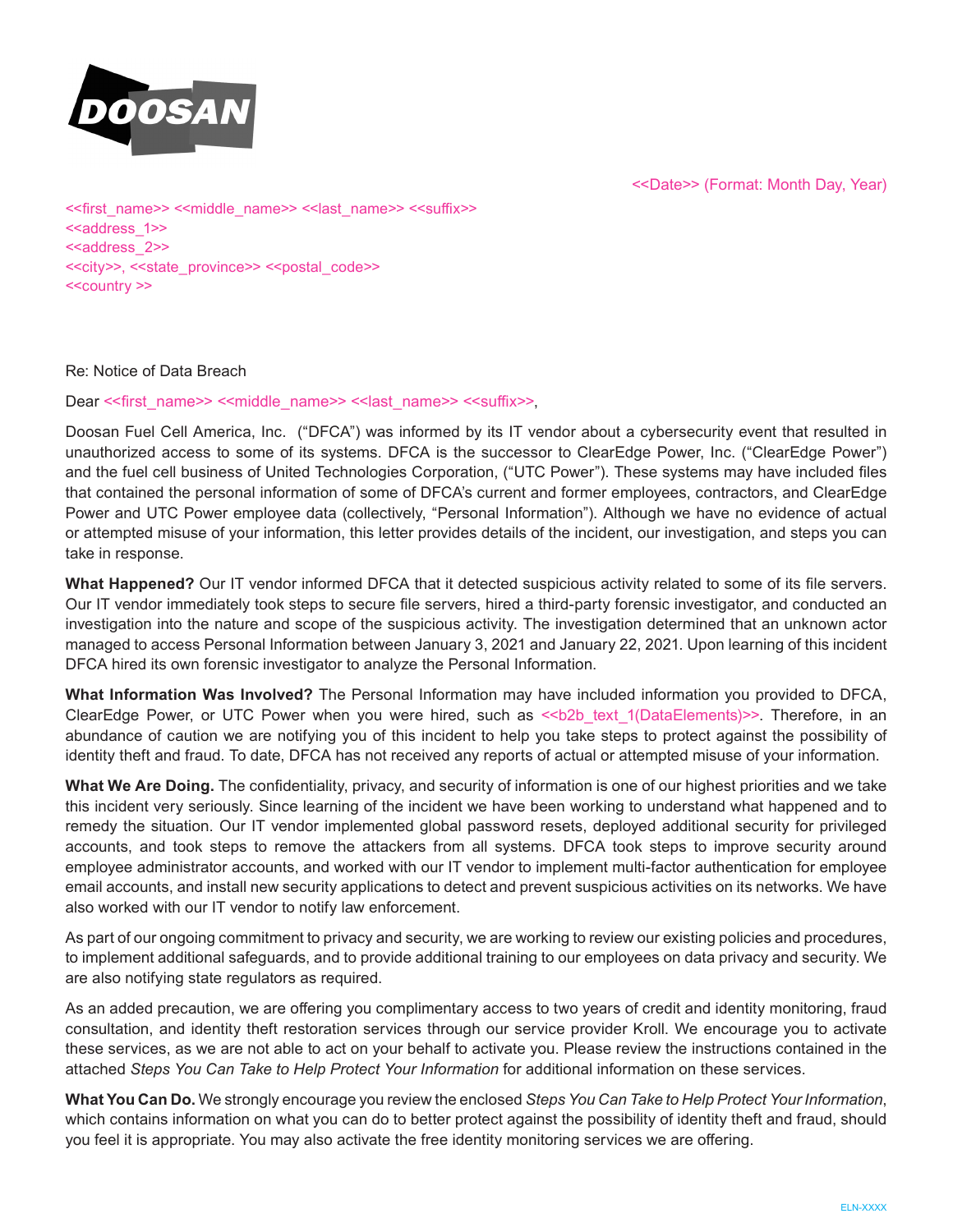**For More Information.** We sincerely regret any inconvenience or concern this incident has caused. We understand that you may have questions about this incident that are not addressed in this letter. If you have additional questions, please call our dedicated call center at 1-???-???-????, Monday through Friday from 8:00 a.m. to 5:30 p.m. Central Time excluding major U.S. holidays.

Sincerely,

# *Daniel Reynolds*

Director of Human Resources

Doosan Fuel Cell America, Inc.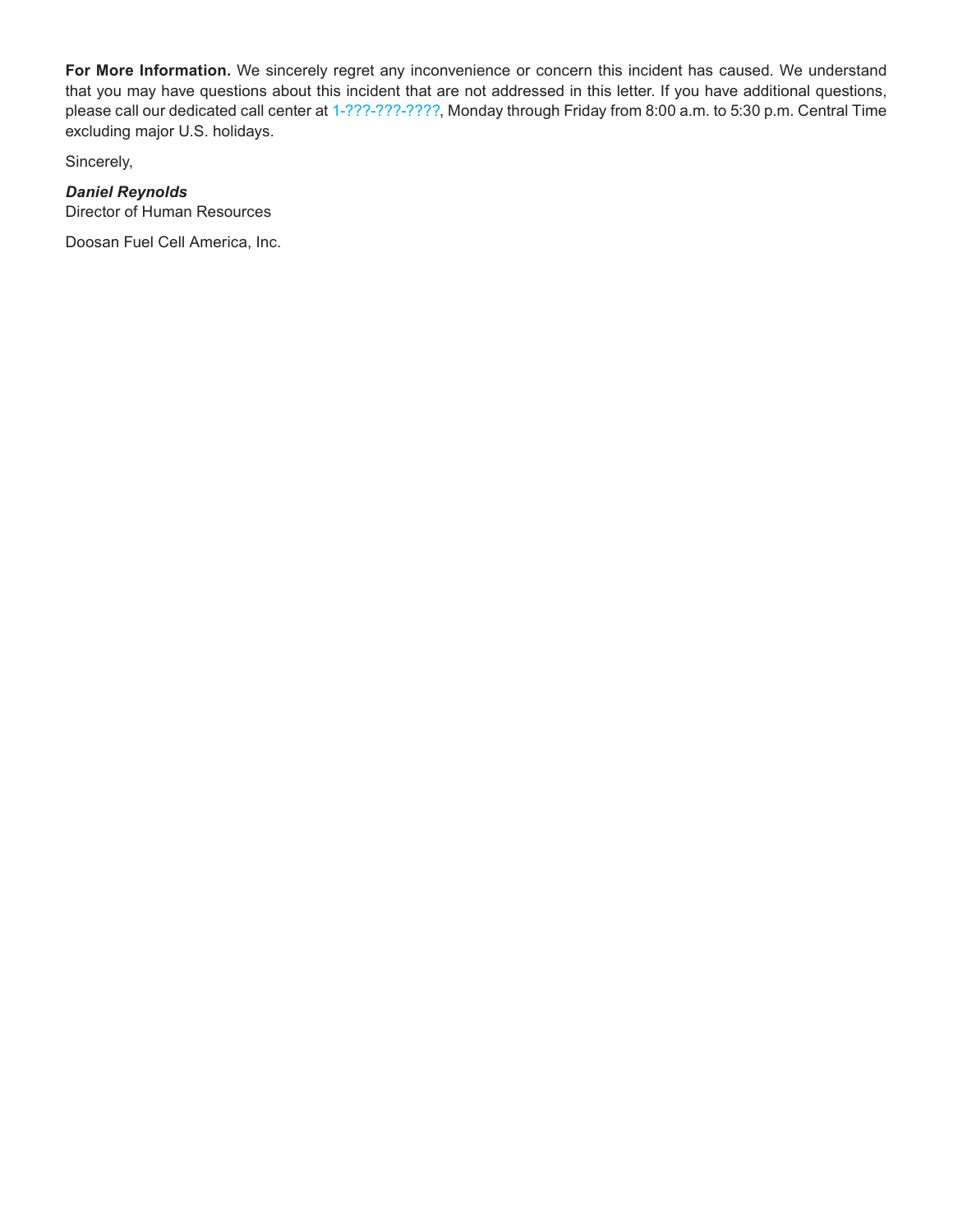# **STEPS YOU CAN TAKE TO HELP PROTECT YOUR INFORMATION**

To help relieve concerns and restore confidence following this incident, we have secured the services of Kroll to provide identity monitoring at no cost to you for two years. Kroll is a global leader in risk mitigation and response, and their team has extensive experience helping people who have sustained an unintentional exposure of confidential data. Your identity monitoring services include Credit Monitoring, a Current Credit Report, Web Watcher, Public Persona, Quick Cash Scan, \$1 Million Identity Fraud Loss Reimbursement, Fraud Consultation, and Identity Theft Restoration.

Visit **<<IDMonitoringURL>>** to activate and take advantage of your identity monitoring services.

*You have until <<Date>> to activate your identity monitoring services.*

Membership Number: **<<Member ID>>**

# **KROLL**

# **TAKE ADVANTAGE OF YOUR IDENTITY MONITORING SERVICES**

You have been provided with access to the following services from Kroll:

# **Triple Bureau Credit Monitoring and Single Bureau Credit Report**

Your current credit report is available for you to review. You will also receive alerts when there are changes to your credit data at any of the three national credit bureaus—for instance, when a new line of credit is applied for in your name. If you do not recognize the activity, you will have the option to call a Kroll fraud specialist, who will be able to help you determine if it is an indicator of identity theft.

#### **Web Watcher**

Web Watcher monitors internet sites where criminals may buy, sell, and trade personal identity information. An alert will be generated if evidence of your personal identity information is found.

#### **Public Persona**

Public Persona monitors and notifies when names, aliases, and addresses become associated with your Social Security number. If information is found, you'll receive an alert.

#### **Quick Cash Scan**

Quick Cash Scan monitors short-term and cash-advance loan sources. You will receive an alert when a loan is reported, and you can call a Kroll fraud specialist for more information.

# **\$1 Million Identity Fraud Loss Reimbursement**

Reimburses you for out-of-pocket expenses totaling up to \$1 million in covered legal costs and expenses for any one stolen identity event. All coverage is subject to the conditions and exclusions in the policy.

# **Fraud Consultation**

You have unlimited access to consultation with a Kroll fraud specialist. Support includes showing you the most effective ways to protect your identity, explaining your rights and protections under the law, assistance with fraud alerts, and interpreting how personal information is accessed and used, including investigating suspicious activity that could be tied to an identity theft event.

#### **Identity Theft Restoration**

If you become a victim of identity theft, an experienced Kroll licensed investigator will work on your behalf to resolve related issues. You will have access to a dedicated investigator who understands your issues and can do most of the work for you. Your investigator will be able to dig deep to uncover the scope of the identity theft, and then work to resolve it.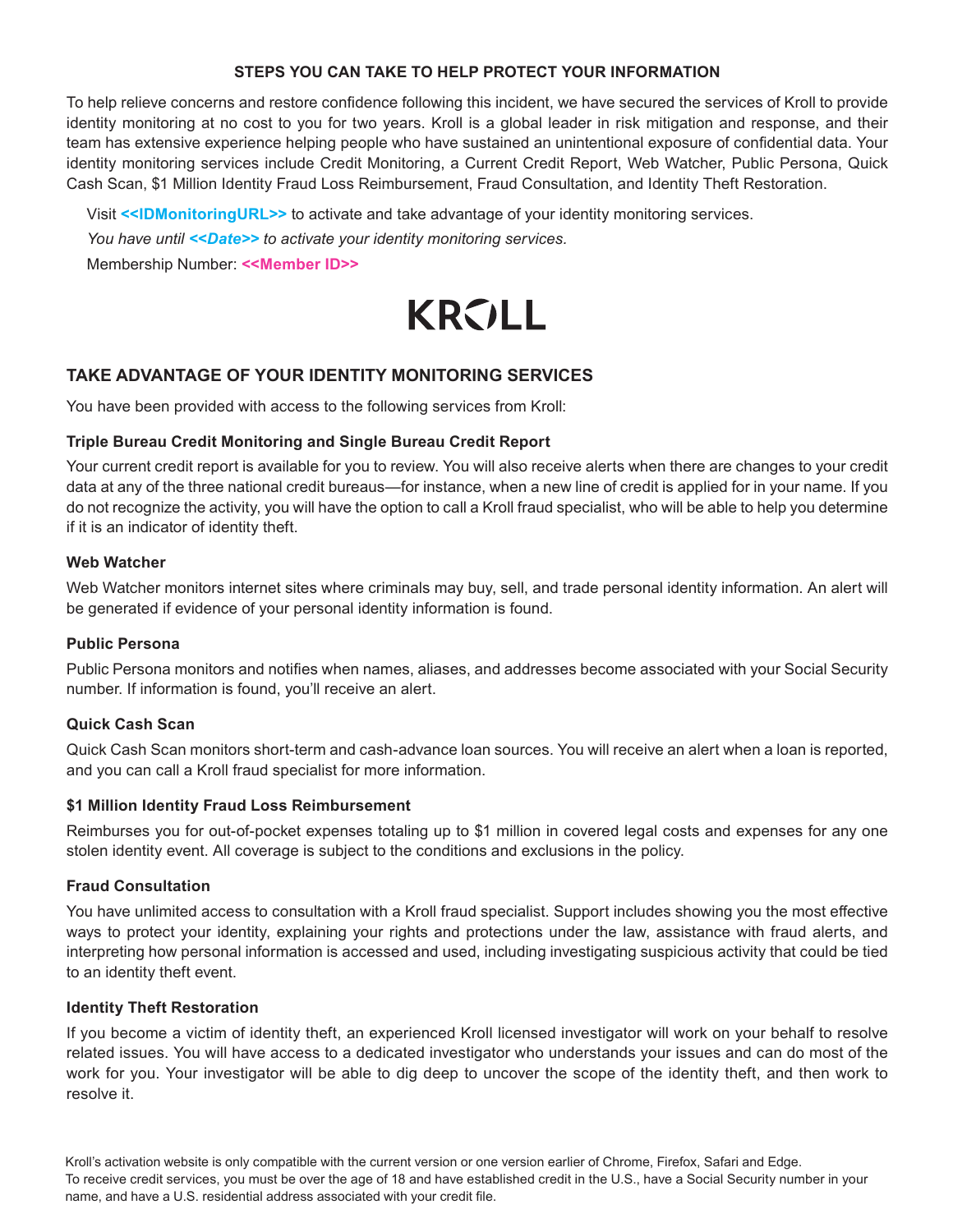# **Additional Steps**

**Review Your Accounts For Suspicious Activity.** We encourage you to remain vigilant against incidents of identity theft and fraud, to review your account statements, and to monitor your credit reports for suspicious activity. If you detect any suspicious activity on an account, you should promptly notify the financial institution or company with which the account is maintained. You should also promptly report any fraudulent activity or any suspected incidence of identity theft to proper law enforcement authorities, your state Attorney General, and/or the Federal Trade Commission (the "FTC").

**Free Copy of Credit Report.** Under U.S. law you are entitled to one free credit report annually from each of the three major credit reporting bureaus. To order your free credit report, visit www.annualcreditreport.com or call, toll-free, 1-877- 322-8228. You may also contact the three major credit bureaus directly to request a free copy of your credit report.

**Security Freeze.** You have the right to place a "security freeze" on your credit report, which will prohibit a consumer reporting agency from releasing information in your credit report without your express authorization. The security freeze is designed to prevent credit, loans, and services from being approved in your name without your consent. However, you should be aware that using a security freeze to take control over who gets access to the personal and financial information in your credit report may delay, interfere with, or prohibit the timely approval of any subsequent request or application you make regarding a new loan, credit, mortgage, or any other account involving the extension of credit. Pursuant to federal law, you cannot be charged to place or lift a security freeze on your credit report. Should you wish to place a security freeze, please contact the major consumer reporting agencies listed below:

| <b>Experian</b>                                                        | <b>TransUnion</b> |   |
|------------------------------------------------------------------------|-------------------|---|
| P.O. Box 9554                                                          | P.O. Box 160      | Р |
| Allen, TX 75013                                                        | Woodlyn, PA 19094 | А |
| 1-888-397-3742                                                         | 1-888-909-8872    | 1 |
| www.experian.com/freeze/center.html   www.transunion.com/credit-freeze |                   | W |

**Equifax** P.O. Box 105788 Atlanta, GA 30348-5788 1-800-685-1111 www.equifax.com/personal/creditreport-services

In order to request a security freeze, you will need to provide the following information:

- 1. Your full name (including middle initial as well as Jr., Sr., II, III, etc.);
- 2. Social Security number;
- 3. Date of birth;
- 4. If you have moved in the past five (5) years, provide the addresses where you have lived over the prior five years;
- 5. Proof of current address, such as a current utility bill or telephone bill;
- 6. A legible photocopy of a government-issued identification card (state driver's license or ID card, military identification, etc.);
- 7. If you are a victim of identity theft, include a copy of either the police report, investigative report, or complaint to a law enforcement agency concerning identity theft.

**Fraud Alert.** As an alternative to a security freeze, you have the right to place an initial or extended "fraud alert" on your file at no cost. An initial fraud alert is a 1-year alert that is placed on a consumer's credit file. Upon seeing a fraud alert display on a consumer's credit file, a business is required to take steps to verify the consumer's identity before extending new credit. If you are a victim of identity theft, you are entitled to an extended fraud alert, which is a fraud alert lasting seven years. Should you wish to place a fraud alert, please contact any one of the agencies listed above.

**Rights Under the Fair Credit Reporting Act (FCRA):** You also have certain rights under the FCRA. These rights include knowing what is in your file; disputing incomplete or inaccurate information; and requiring consumer reporting agencies correct or delete inaccurate, incomplete, or unverifiable information. For more information about the FCRA, please visit https://www.consumer.ftc.gov/articles/pdf-0096-fair-credit-reporting-act.pdf.

**Additional Information.** You can further educate yourself regarding identity theft, fraud alerts, security freezes, and the steps you can take to protect yourself by contacting the consumer reporting agencies, the Federal Trade Commission, or your state Attorney General.

The Federal Trade Commission can be reached at: 600 Pennsylvania Avenue NW, Washington, DC 20580, www.identitytheft.gov, 1-877-ID-THEFT (1-877-438-4338); TTY: 1-866-653-4261. The Federal Trade Commission also encourages those who discover that their information has been misused to file a complaint with them. You can obtain further information on how to file such a complaint by way of the contact information listed above. You have the right to file